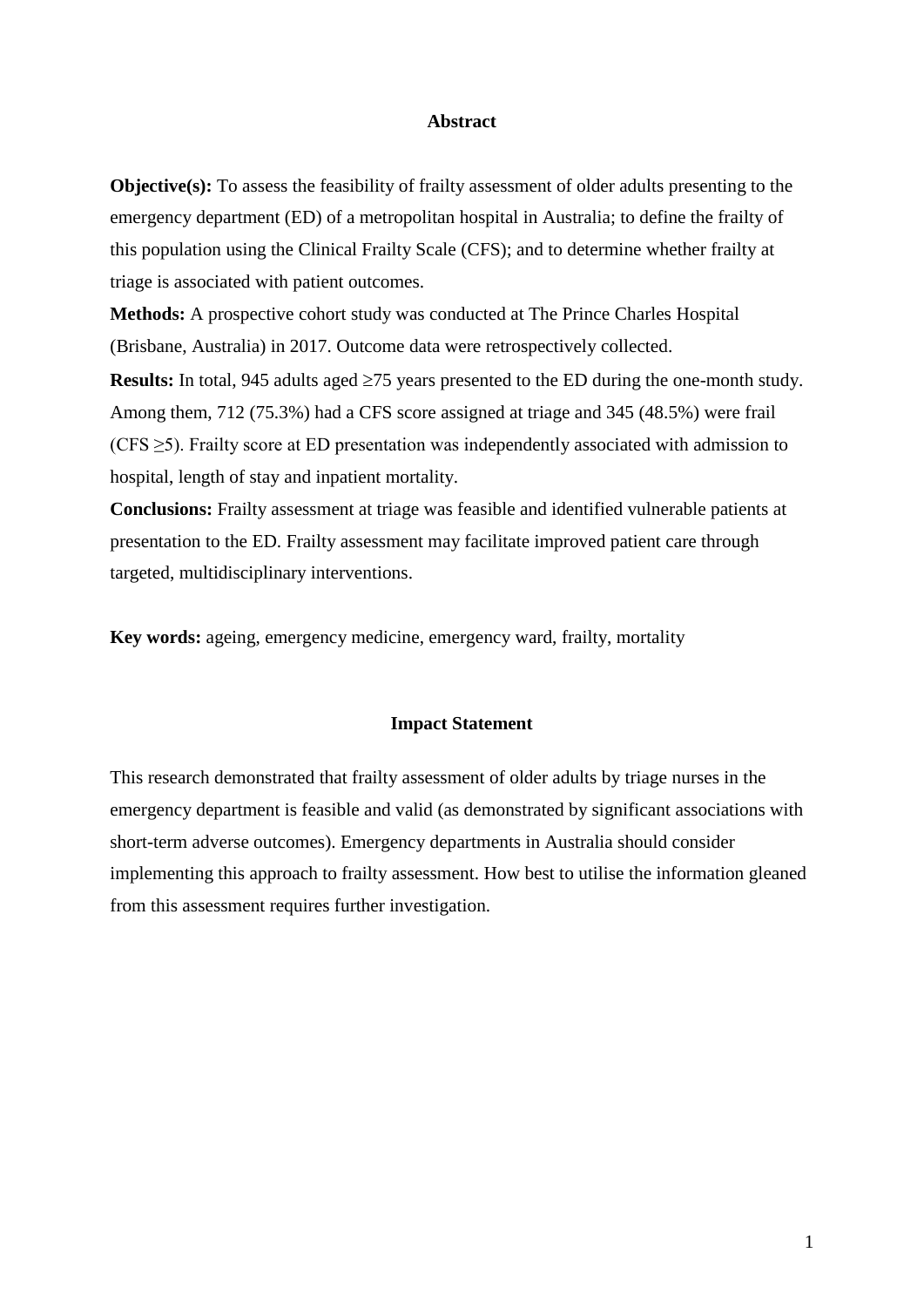### **Introduction**

Older adults are a core remit of hospital emergency departments (ED). According to the Australian Institute of Health and Welfare, 20% of presentations to Australian EDs in 2015– 2016 were patients aged 65 years and older [1]. However, the number of older adults presenting to the ED is likely to increase due to population ageing. Indeed, the proportion of the Australian population aged over 65 years is anticipated to increase from 15% to approximately 23% by 2050 [2]. Therefore, optimising the care of older adults presenting to the ED is of growing interest.

Some of the older patients presenting to the ED will also be frail. Despite the lack of universal definition, frailty is generally accepted to be an expression of an individual's reduced capacity to respond to stressors, rendering them vulnerable to adverse outcomes [3, 4]. Indeed, there is a mounting body of evidence suggesting that frailty is linked with poor patient outcomes [5- 13]. As frail older patients typically require more intensive management, they place a greater demand on health system resources [3, 4]. Measuring frailty in the ED setting may help to improve the management and outcomes of these patients [14].

In 2017 the Metro North Hospital and Health Service (MNHHS), Brisbane, launched the 'Care of the Frail Older Person' project. This program of initiatives aimed to enhance the delivery of person-centred care to frail inpatients. Early identification of frailty was thought to be a crucial step in the overall plan to implement targeted interventions for this population in the MNHHS.

Whilst many frailty assessment tools exist in clinical practice [7], their utility in the acute medical setting has been questioned [11, 15, 16]. The two most commonly cited approaches to frailty assessment are Fried's phenotype model and Rockwood's accumulated deficits model [3-5]. Fried and colleagues defined frailty as the presence of three or more of the following variables: unintentional weight loss, low energy expenditure, self-reported exhaustion, slow gait speed and weak grip strength [3]. Meanwhile, Rockwood's accumulated deficit model defined frailty as the number of health deficits present (signs, symptoms, abnormal laboratory results, disabilities and disease states) relative to the total number of deficits assessed [4, 17]. Both tools have predictive validity for a range of outcomes in hospital inpatients, including prolonged hospital admission, inpatient mortality and new institutionalisation [6, 8, 9, 12, 18]; however, their use in the ED may be clinically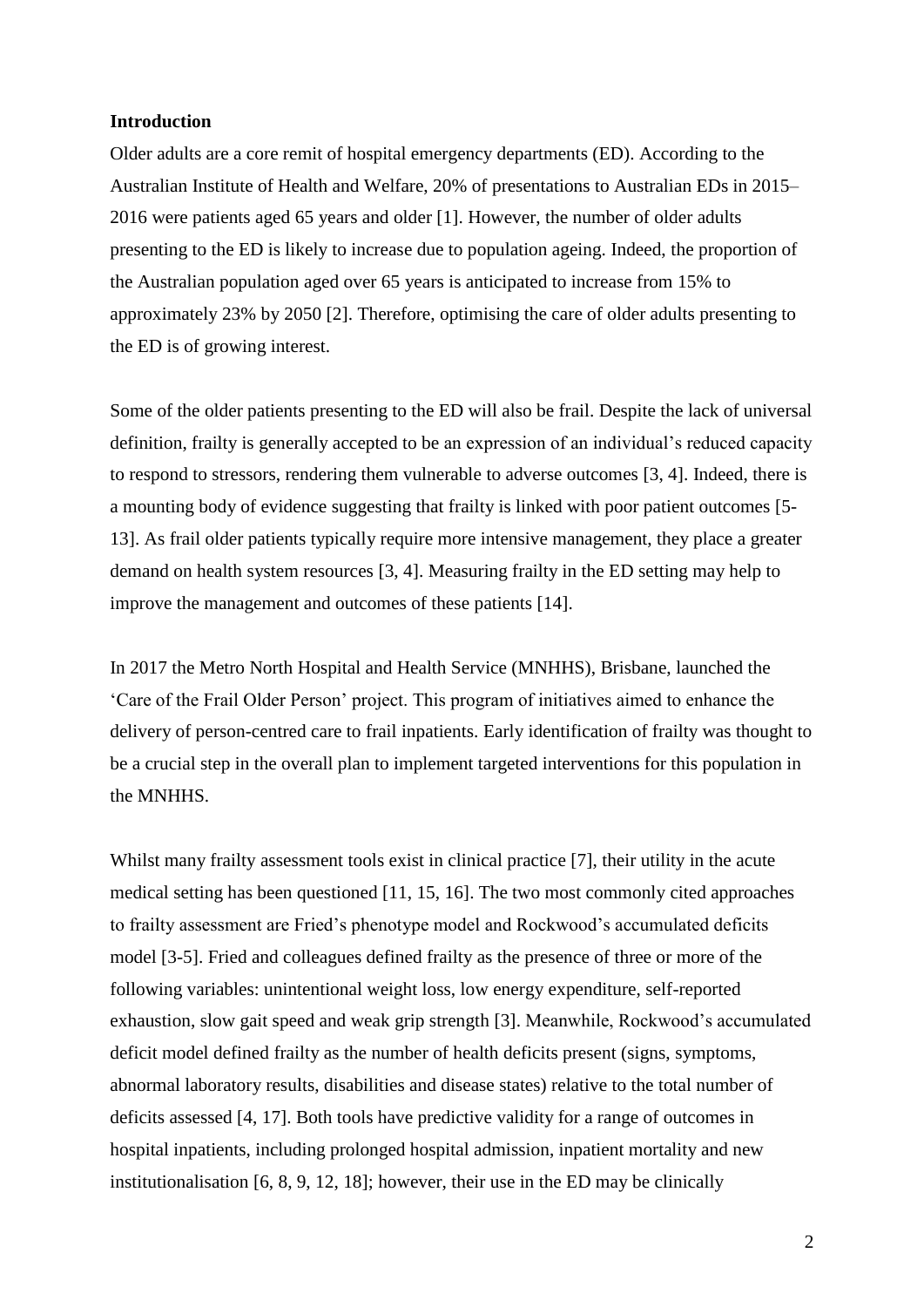impractical. Indeed, the five physical items of Fried's model are not readily assessed in the acutely unwell older adult and collecting a minimum of 30 variables required for Rockwood's model is a daunting task in the ED setting where clinicians have limited time. Overall, the ideal tool for ED frailty assessment would be time efficient, based on readily available clinical information and able to be administered by nursing or non-medical staff in even the most unwell patients with minimal training required. At the present time, there is a paucity of studies validating frailty assessment tools in the ED setting, particularly in Australia.

For the 'Care of the Frail Older Person' project, the Canadian Study of Health and Aging Clinical Frailty Scale (CFS) [4] was considered to meet the 'ideal' criteria most effectively. Rockwood and colleagues developed the CFS using the accumulated deficit model of frailty, with each increment in the score reflecting a greater number of health problems and, therefore, a greater level of frailty. The CFS is a clinical judgement tool that does not require multidisciplinary allied health staff assessments, specialist input or inclusion of multiple clinical variables, making it an attractive tool to implement in the ED setting.

The current study aimed to assess the feasibility of assessing frailty using the CFS in an ED of an Australian metropolitan hospital, to define the frailty of older adults presenting to the ED, and to determine whether CFS scores at triage are associated with patient outcomes, including admission rates, length of hospital stay and inpatient mortality.

### **Methods**

This prospective cohort study is a component of the 'Care of the Frail Older Person' project.

## *Study setting*

The study was conducted at The Prince Charles Hospital, a tertiary referral hospital located approximately 10 km from the centre of Brisbane, Australia. The Prince Charles Hospital is part of the MNHHS, which includes five hospitals delivering services to an estimated population of 900,000 people in South East Queensland, Australia.

### *Study sample*

The study included adults aged 75 years and older that presented to the ED during September 2017. Even though a proportion of 'young-old' patients are frail, those aged 75 years and over were thought to be a more manageable cohort for the 'Care of the Older Person' project. Only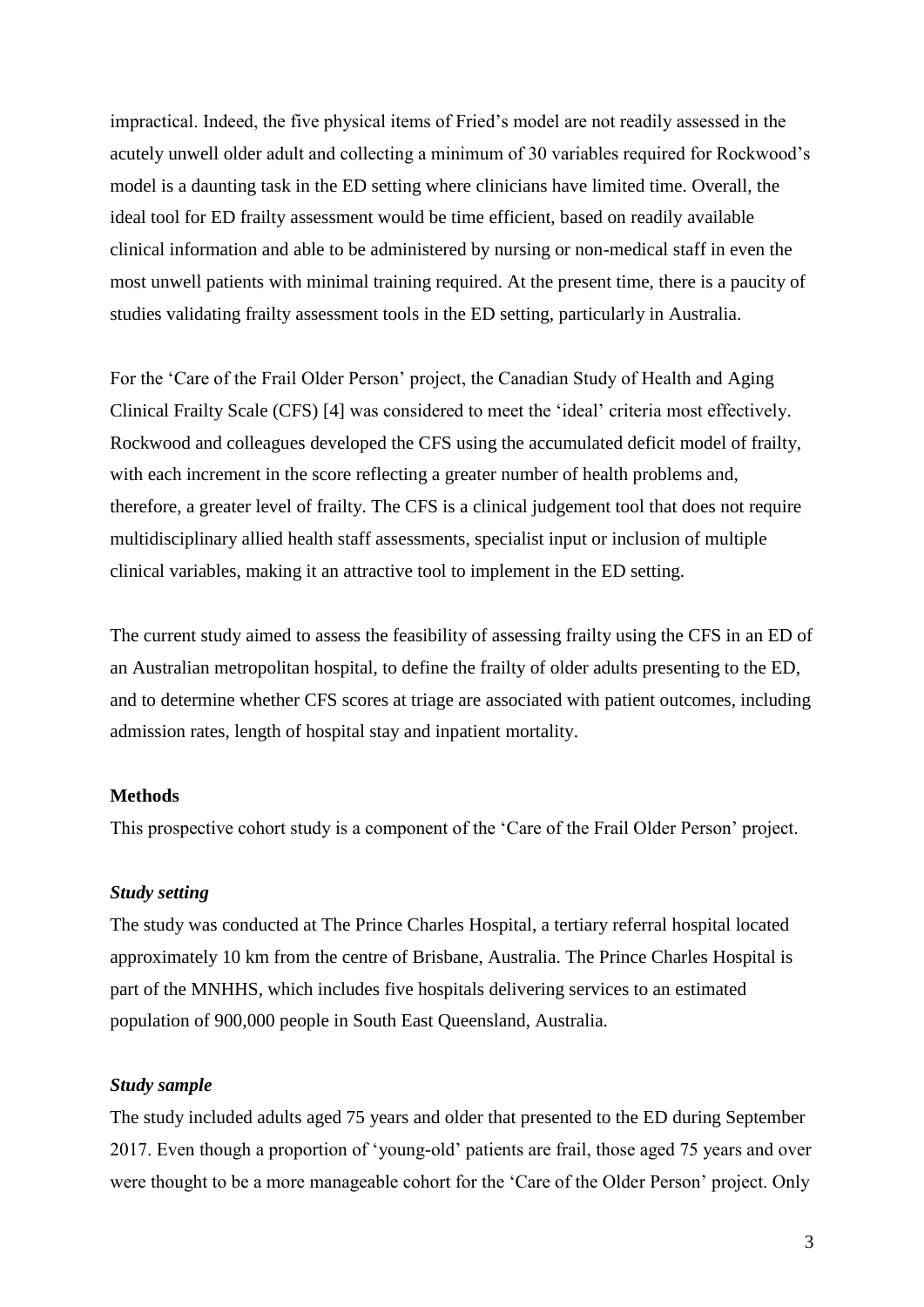a patient's first presentation to the ED during that month was evaluated. Patients without a frailty assessment at triage were excluded from analyses.

## *Frailty assessment*

The CFS is a quantitative tool that utilises clinical descriptors (referencing co-morbidity burden, mobility issues, energy levels and functional impairments) and pictures to allow the assessor to attribute a score ranging from 1 ("very fit") to 9 ("terminally ill") (**Figure 1**). It has been validated as a predictor of mortality and institutionalisation in community-dwellers, as well as inpatients [4, 22]. ED nursing staff were introduced to the CFS at commencement of the 'Care of the Frail Older Person' project, but did not receive specific training prior to this study.



### Clinical Frailty Scale\*



## *Study design*

At triage, a nurse assessed patients using the CFS, regardless of their place of residence, mode of presentation or nature of illness. The score was recorded on the Emergency Department Information System (EDIS). Patient's received standard ED and inpatient care.

Demographic data, including age, gender, place of residence and mode of presentation to ED, were collected retrospectively from the EDIS. Patient outcome data (including admission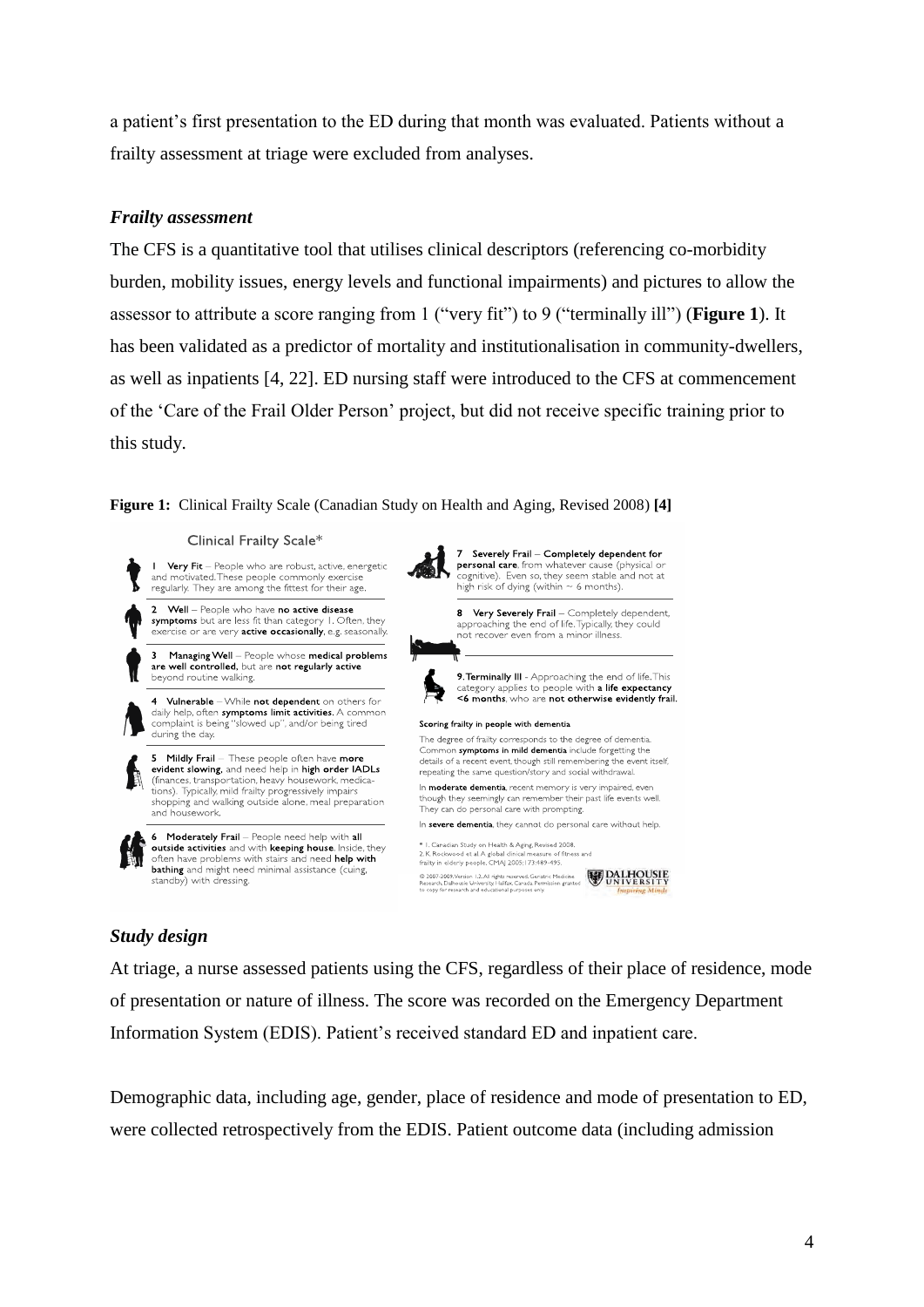status following emergency presentation, place of admission, length of admission and inpatient mortality) were collected from inpatient electronic records.

## *Statistical analyses*

CFS scores were divided into three clinically relevant sub-groups: CFS 1–4 (non-frail); CFS 5–6 (mild-to-moderately frail) and CFS 7–9 (severely frail). This categorisation is consistent with previous studies utilising the CFS in inpatients [23]. Parametric and non-parametric statistics were used, as appropriate, to compare differences in age, gender, length of stay (LOS), admission rates and inpatient mortality between the CFS groups. Linear (LOS) or logistical regression (mortality, hospital admission) were used to investigate associations between age, sex, CFS category and adverse outcomes. Univariate analysis was performed first, and if justified, variables with  $p<0.01$  were included in the subsequent multivariate analysis to produce the final model. A p-value <0.05 was considered statistically significant. All statistical analyses were performed using Stata (StataCorp version 14).

## *Ethics approval*

Approval to conduct this research was granted by The Prince Charles Hospital Human Research Ethics Committee (HREC/18/QPCH/223).

## **Results**

Between 1<sup>st</sup> September 2017 and 1<sup>st</sup> October 2017, there were 7620 total presentations to ED at The Prince Charles Hospital. Of these, 945 were first presentations of patients aged 75 years and over, and 712 (75.3%) had a CFS score recorded at triage. The demographics of the 712 patients included in this study are summarised in **Table 1.**

| Variable                                             | Total $(n = 712)$       |  |
|------------------------------------------------------|-------------------------|--|
| Mean age, years (SD)                                 | 85.6 (5.6)              |  |
| Sex, $n$ $(\%)$<br>Male<br>Female                    | 312 (43.8)<br>400(56.2) |  |
| Place of Residence, n (%)<br><b>RACF</b><br>Own home | 109(15.3)<br>603 (84.7) |  |

**Table 1:** Characteristics of the study cohort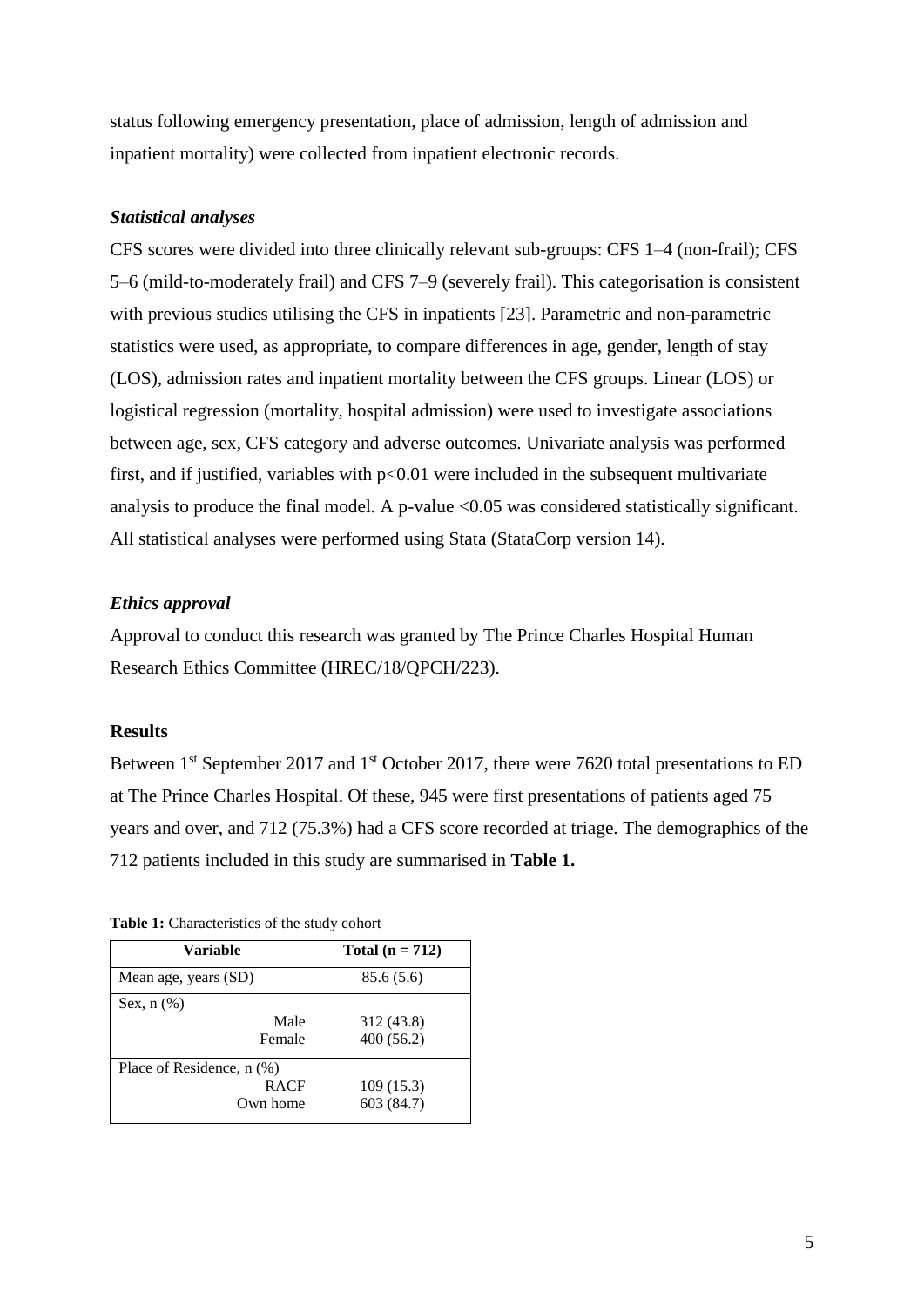The characteristics of the study population according to CFS group are presented in **Table 2**. Three hundred sixty-seven (51.5%) patients were non-frail, 252 (35.4%) were either mild or moderately frail, and 93 (13.1%) were severely frail. The frailty groups differed significantly with respect to mean age ( $p < 0.001$ ), with the frailest group being the oldest. The frailty groups also differed significantly with respect to sex ( $p < 0.001$ ); with a predominance of females in the mild-to-moderately frail group (CFS 5–6).

|                        | <b>CFS 1-4</b> | $CFS 5-6$   | $CFS 7-9$  | p-value   |
|------------------------|----------------|-------------|------------|-----------|
|                        | $(n = 367)$    | $(n = 252)$ | $(n = 93)$ |           |
| Mean age, years (SD)   | 83.2(5.1)      | 85.8 (5.9)  | 87.1 (5.5) | p < 0.001 |
| Female sex, $n$ $(\%)$ | 181 (49.3)     | 179 (67.5)  | 49 (52.7)  | p < 0.001 |

**Table 2:** Patient characteristics according to Clinical Frailty Score

The outcomes according to CFS group are presented in **Table 3**. Admission rates and mean length of stay varied according to CFS group (p=0.001 and p<0.001, respectively). CFS group was also associated with inpatient mortality rates  $(p<0.001)$ . Thirty-one patients died during admission: five of these were non-frail (CFS 1–4), 11 were mild-to-moderately frail (CFS 5– 6) and 15 were severely frail (CFS 7–9).

**Table 3:** Patient outcomes according to Clinical Frailty Score

|                                 | $CFS$ 1-4   | $CFS$ 5–6   | <b>CFS 7-9</b> | p-value     |
|---------------------------------|-------------|-------------|----------------|-------------|
|                                 | $(n = 367)$ | $(n = 252)$ | $(n = 93)$     |             |
| Admission, $n$ $(\%)$           | 171 (46.59) | 139(55.16)  | 62(66.67)      | $p = 0.001$ |
| Length of stay, days (SD)       | 2.86(7.75)  | 3.98(10.43) | 4.7(11.15)     | p < 0.001   |
| Inpatient mortality, $n$ $(\%)$ | 5(1.36)     | 11(4.37)    | 15(16.13)      | p < 0.001   |

Logistic regression analyses are presented in **Table 4.** Compared with a non-frail patient (CFS score 1–4), a patient with a CFS score of 5–6 was 1.4 times more likely to be admitted (odds ratio  $[OR] = 1.41$ , 95% Confidence Interval  $[CI]$  1.02–1.95,  $p = 0.037$ ) and a patient with a CFS score of  $7-9$  was 2.3 times more likely to be admitted to hospital from ED (OR = 2.29, 95% CI 1.42–3.70,  $p = 0.001$ ). Neither age nor sex were associated with admission rates.

In multivariate analysis, compared with non-frail patients of the same age, a moderately frail patient (CFS 5-6) was 2.8 times more likely to die as an inpatient (OR = 2.79, 95% CI 0.94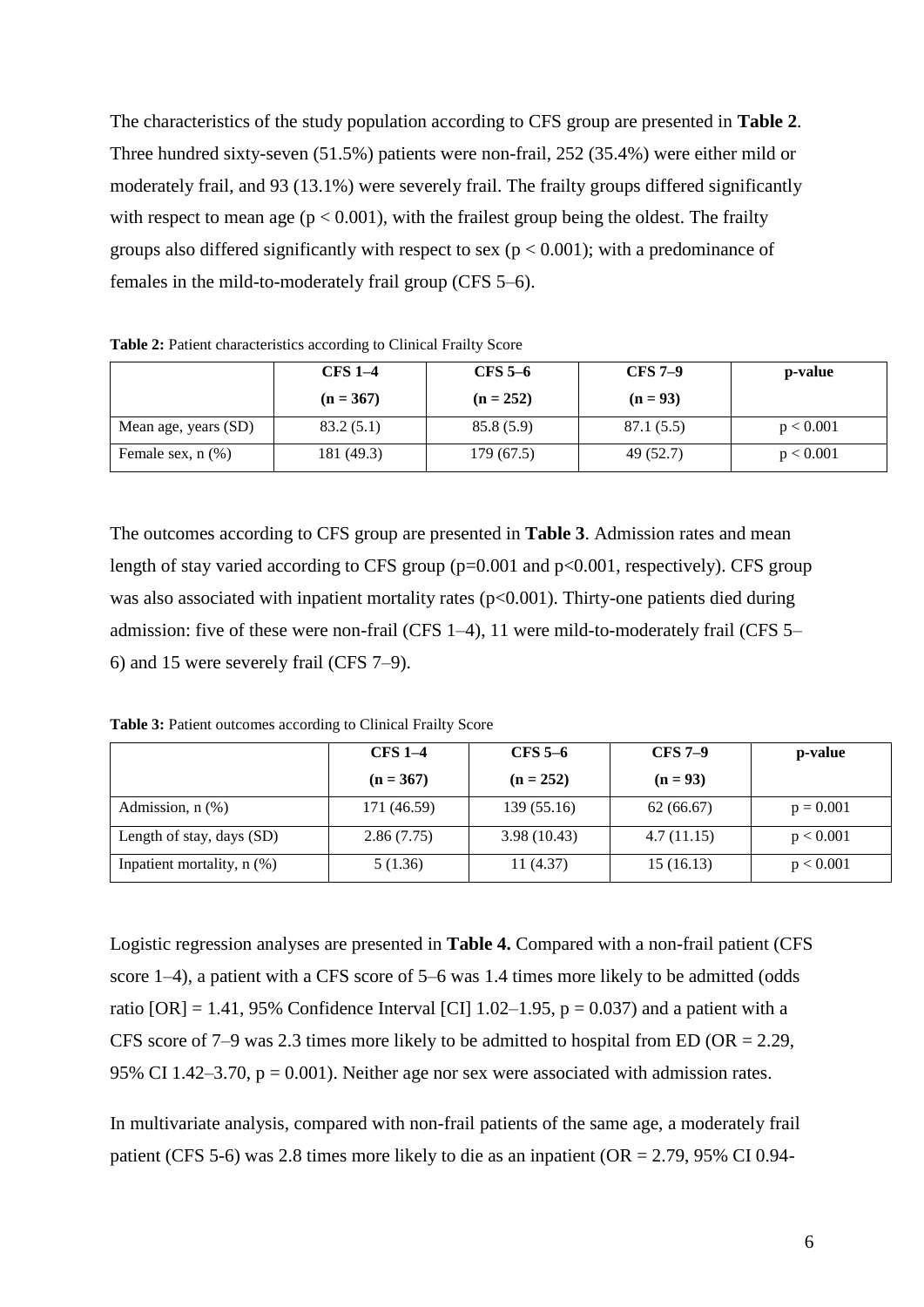8.27,  $p = 0.065$ ) and a severely frail patient was 11 times more likely to die as an inpatient  $(OR = 11.02, 95\% \text{ CI } 3.79 - 31.20, p < 0.001)$ . In this model, age was not an independent predictor of inpatient mortality once frailty was considered.

| <b>Outcome</b> | <b>Variable</b> | <b>Unadjusted OR</b>  | p-value | <b>Adjusted OR</b>    | p-value |
|----------------|-----------------|-----------------------|---------|-----------------------|---------|
|                |                 | $(95\% \text{ CI})$   |         | $(95\% \text{ CI})$   |         |
| Admission      | Sex             | $1.07(0.80-1.44)$     | 0.649   |                       |         |
|                | Age, years      | $1.01(0.98-1.04)$     | 0.510   |                       |         |
|                | Frailty*        |                       |         |                       |         |
|                | <b>CFS 5-6</b>  | $1.41(1.02 - 1.95)$   | 0.037   |                       |         |
|                | <b>CFS</b> 7-9  | $2.92(1.42 - 3.70)$   | 0.001   |                       |         |
| Inpatient      | Sex             | $1.67(0.78-3.61)$     | 0.189   |                       |         |
| mortality      | Age, years      | $1.10(1.04 - 1.17)$   | 0.002   | $1.06(1.00-1.14)$     | 0.061   |
|                | Frailty*        |                       |         |                       |         |
|                | CFS 5-6         | $3.30(1.13 - 9.63)$   | 0.029   | $2.79(0.94 - 8.27)$   | 0.065   |
|                | <b>CFS 7-9</b>  | $13.92(4.91 - 39.44)$ | < 0.001 | $11.02(3.79 - 32.10)$ | < 0.001 |

**Table 4:** Logistic regression analysis (univariate and multivariate) for admission to hospital and inpatient mortality.

\* reference group is CFS 1-4

Linear regression analysis showed that neither, age, sex or frailty score were associated with LOS.

## **Discussion**

The 'Care of the Frail Older Person' project was rolled out by MNHHS to improve the care of vulnerable older patients in hospital. A 2018 scoping review indicated that identification of frail older adults in the ED and inpatient wards may lead to improved care [24]. Thus, the current study, focusing on identification of frail elderly, was one of the first initiatives of the project.

We found that almost half (48.5%) of measured older adults aged 75 years and older presenting to the ED were frail, with a CFS score of five or more. We also found that a higher frailty score at presentation to the ED indicated that an elderly patient was more likely to require admission to hospital and was more likely to die during their admission. These results are consistent with the international literature. For example, a large retrospective observational study from the United Kingdom demonstrated that, after adjustment for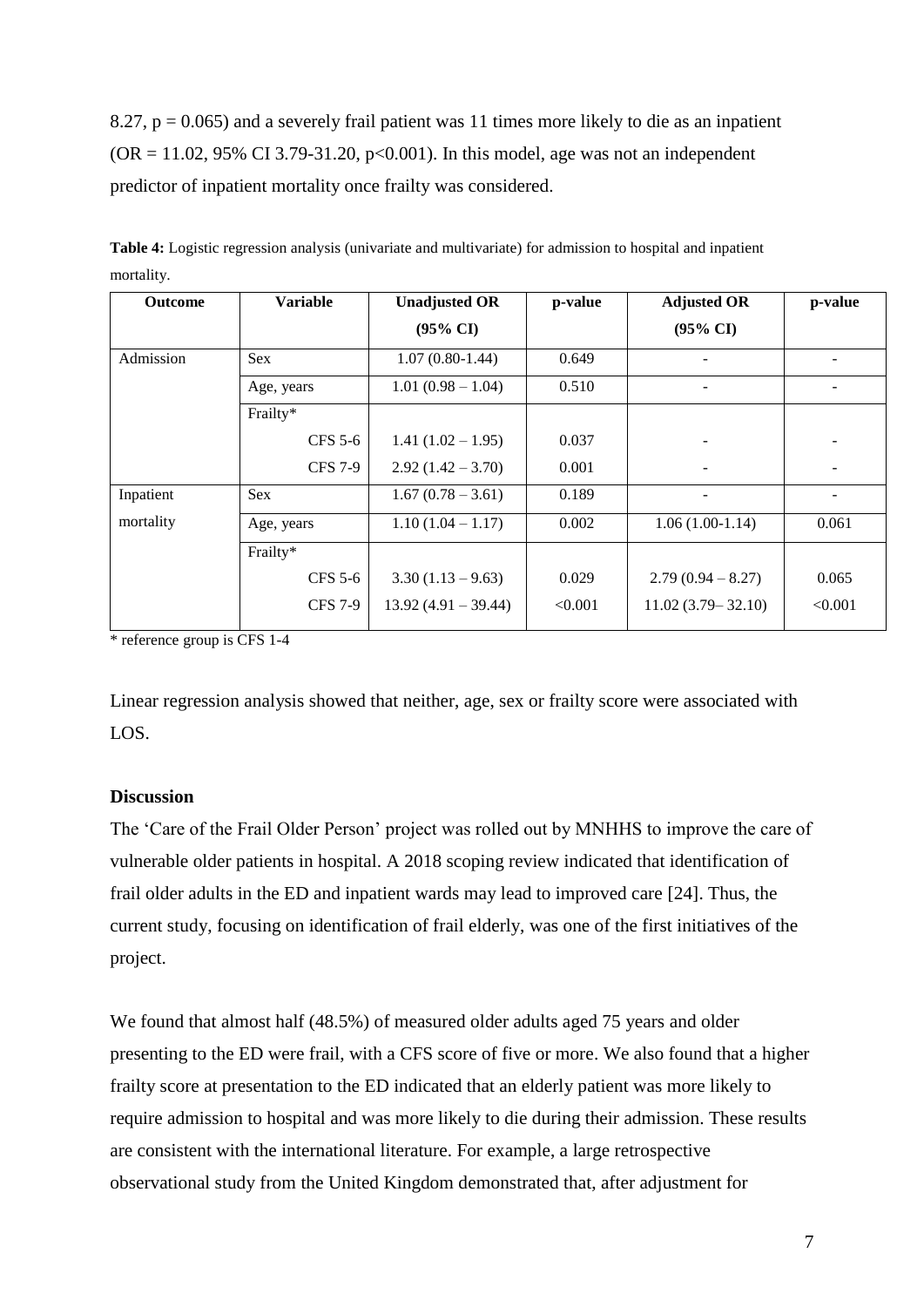potential confounders (i.e., age, gender, comorbidity, history of dementia and/or current cognitive concern), the CFS score upon ED presentation was an independent predictor of inpatient mortality ( $OR = 1.60$ , 95% CI: 1.48–1.74,  $p < 0.001$ ) and transfer to a geriatric ward (OR = 1.33, 95% CI: 1.24–1.42,  $p < 0.001$ ) [27]. Significant differences in the magnitude of the odds ratio between this study and the current study may be due in part to differences in the extent of adjustment for potential confounding variables.

Our study found that mean length of stay differed between frailty groups, with a signal for longer duration with higher CFS score. However, this association was not found on regression analysis. Similar to our results, a Canadian prospective cohort study showed that CFS score on admission to an acute medicine unit was associated with mean length of stay in an acute medical ward [13]. A relationship between increasing frailty and prolonged length of stay (greater than or equal to 10 days) was identified via logistic regression in another study  $(OR = 1.19, 95\% \text{ CI: } 1.14 - 1.23, p < 0.001)$  [27].

A study undertaken at Liverpool Hospital in New South Wales in 2015 also found that frailty (as measured by the CFS) was an independent predictor of in-hospital mortality, new nursing home placement and length of stay [5]. Whilst the outcomes of this study were similar to ours, there were significant differences in the study methods. For example, Basic and Shanley [5] focussed on patients admitted with geriatric syndromes with a frailty assessment performed by the treating geriatrician and multidisciplinary team. The current study included all patients over the age of 75 years regardless of their presenting problem or the inpatient team they were admitted under. Furthermore, assessment was conducted by a triage nurse only. To the best of our knowledge, this is the first Australian study to examine the relationship between frailty assessment at ED triage and adverse outcomes.

The results of the current study provide further evidence for the validity of the CFS in the acutely unwell older population. However, it is unclear whether it is, overall, the 'best' tool for this setting. In 2015, a systematic review identified a lack of geriatric screening tools available for discriminating between low-risk and high-risk patients in the ED setting [25]. Different assessment tools have been developed in an attempt to meet this clinical need, albeit with varying success. For example, the Survey of Health, Ageing and Retirement in Europe Frailty Instrument (SHARE-FI) in the ED was shown to have limited predictive validity in terms of mortality (OR = 0.89, 95% CI: 0.58–1.38,  $p = 0.614$ ) [26]. However more recently,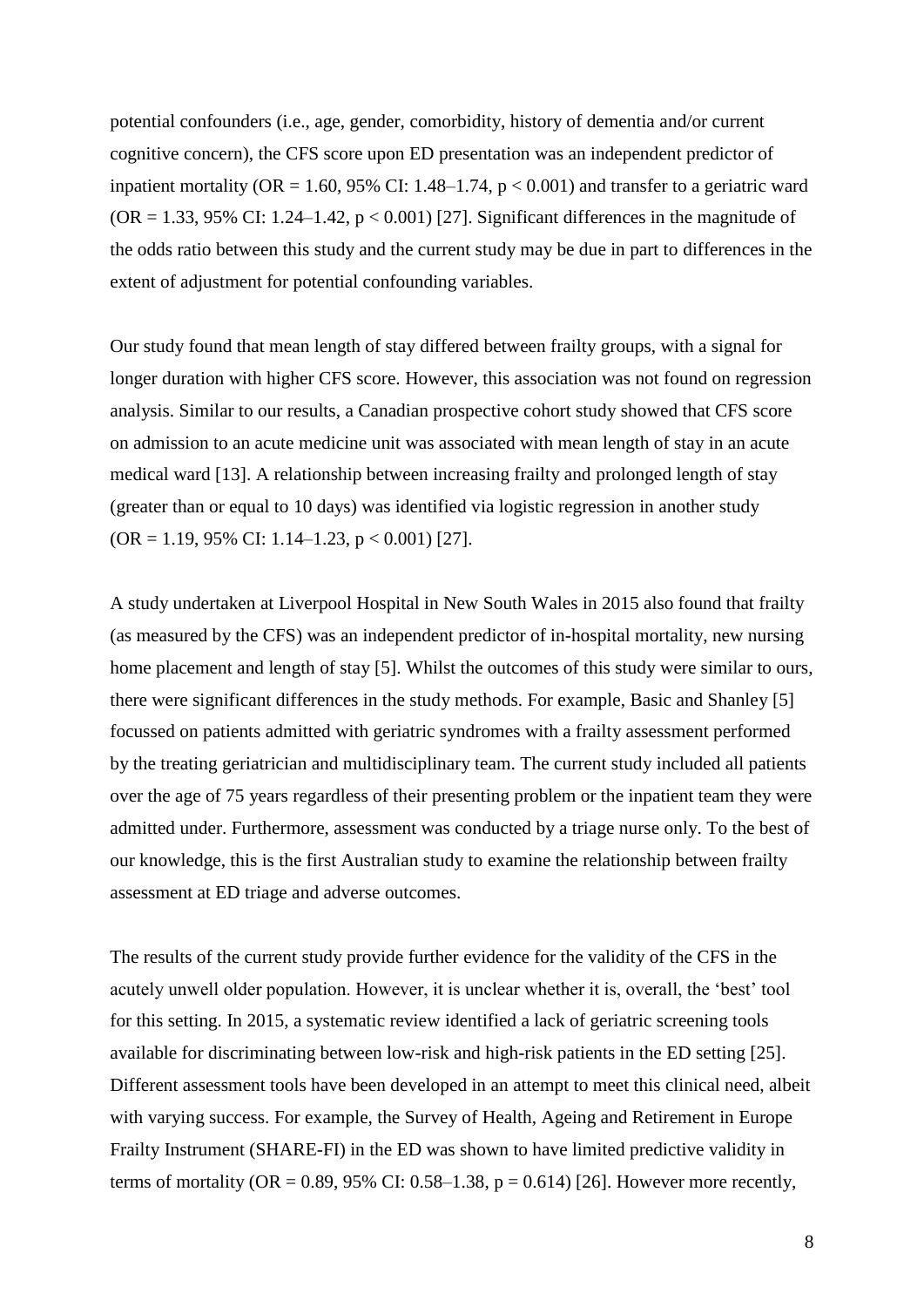the Emergency Department Frailty Index (ED-FI), developed as part of a multinational prospective cohort study, was associated with a number of adverse outcomes, including admission to hospital (OR = 1.09, 95% CI: 1.02-1.15), prolonged length of stay (OR = 1.18, 95% CI: 1.06-1.31) and in-patient mortality (OR = 1.57, 95% CI: 1.39-1.79) [6]. Unlike the current study, the ED-FI relied on 24 variables obtained from a prior brief geriatric assessment entered into the interRAI ED-Contact Assessment tool [6]. Whilst the ED-FI shows promise as an important tool for assessing frailty in the emergency setting, it relies on software systems that are not readily available in all Australian EDs. Overall, comparison studies of frailty assessment tools in the ED are lacking.

Importantly, the current study demonstrated the feasibility of incorporating the CFS into the nursing assessment at triage. Integration of frailty assessment into standard care without the requirement of additional resources is a benefit of the CFS. In a one-month period, approximately 75% of the target population was assessed at triage using the CFS. It is unclear whether the patients without CFS scores differed significantly from the participants with respect to frailty, demographic characteristics or acute illness. Recent data collection at the same site has demonstrated an improvement in the assessment rate (to 86.4% of adults aged 75 years and over), which suggests that non-assessment during the study period may, to some extent, have been due to suboptimal uptake of the CFS early in the 'Care of the Frail Older Person' project.

In community-dwelling adults, frailty appears to be influenced by targeted, multidisciplinary interventions [28-30]. Early identification of frailty in hospital inpatients may enable implementation of a range of interventions, including for example, early assessment by allied health staff, early mobilisation strategies, referral for comprehensive geriatric assessment and perhaps direct admission under a geriatric service. Our group are developing and evaluating new models of care in the frail older adult. Nevertheless, further research is required to determine which early interventions are the most effective in improving outcomes among frail older adults. Importantly, it is essential to ensure that the identification of older frail adults in the ED does not lead to inappropriate withdrawal or withholding of care due to the misconception that frailty is a permanent or terminal condition.

The results of this study must be considered within the context of its limitations. Firstly, we did not evaluate the inter-rater reliability of the assessment. Given the subjective nature of the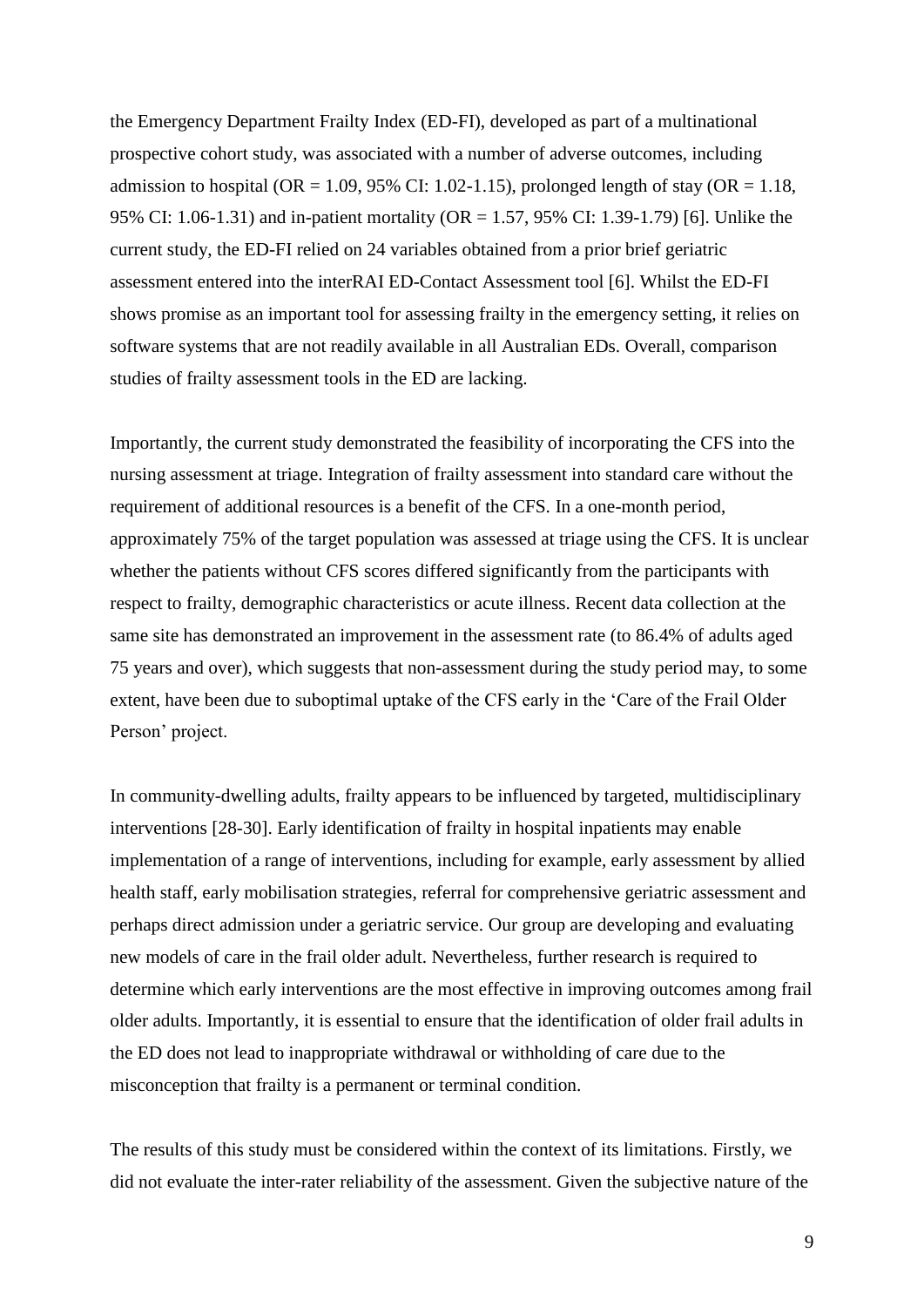CFS, the large number of potential nurse assessors and the variable exposure of those nurse assessors to principles of geriatric assessment, inter-rater reliability may have been poor. However, the relationship between frailty and adverse outcomes in the present study suggests that frailty assessment was overall robust. Secondly, patients that did not have a frailty assessment at triage were not examined in this study and, as a result, potential bias in the study results was not explored. Finally, we were unable to account for the potential impact of other patient factors, such as the severity of acute illness. Indeed, a previous study showed that frailty and acute illness severity among older patients presenting to the ED were independently associated with inpatient mortality [23].

### **Conclusion**

As the population ages, the prevalence of frailty in Australasia will rise. Therefore, it is foreseeable that an increasing proportion of older patients presenting to the ED will be frail. In this preliminary study, we found that frailty assessment of older adults at triage was not only feasible but also identified patients vulnerable to adverse outcomes in hospital. We propose that early identification of frailty could lead to implementation of early, multidisciplinary interventions. Further prospective studies are required to guide development of effective and efficient models of care for frail older people in hospital.

### **Acknowledgements**

The authors would like to thank Julia Bates, PhD, of Science Write, Australia, for editorial assistance.

## **Conflict of Interest**

The authors declare no conflicts of interest.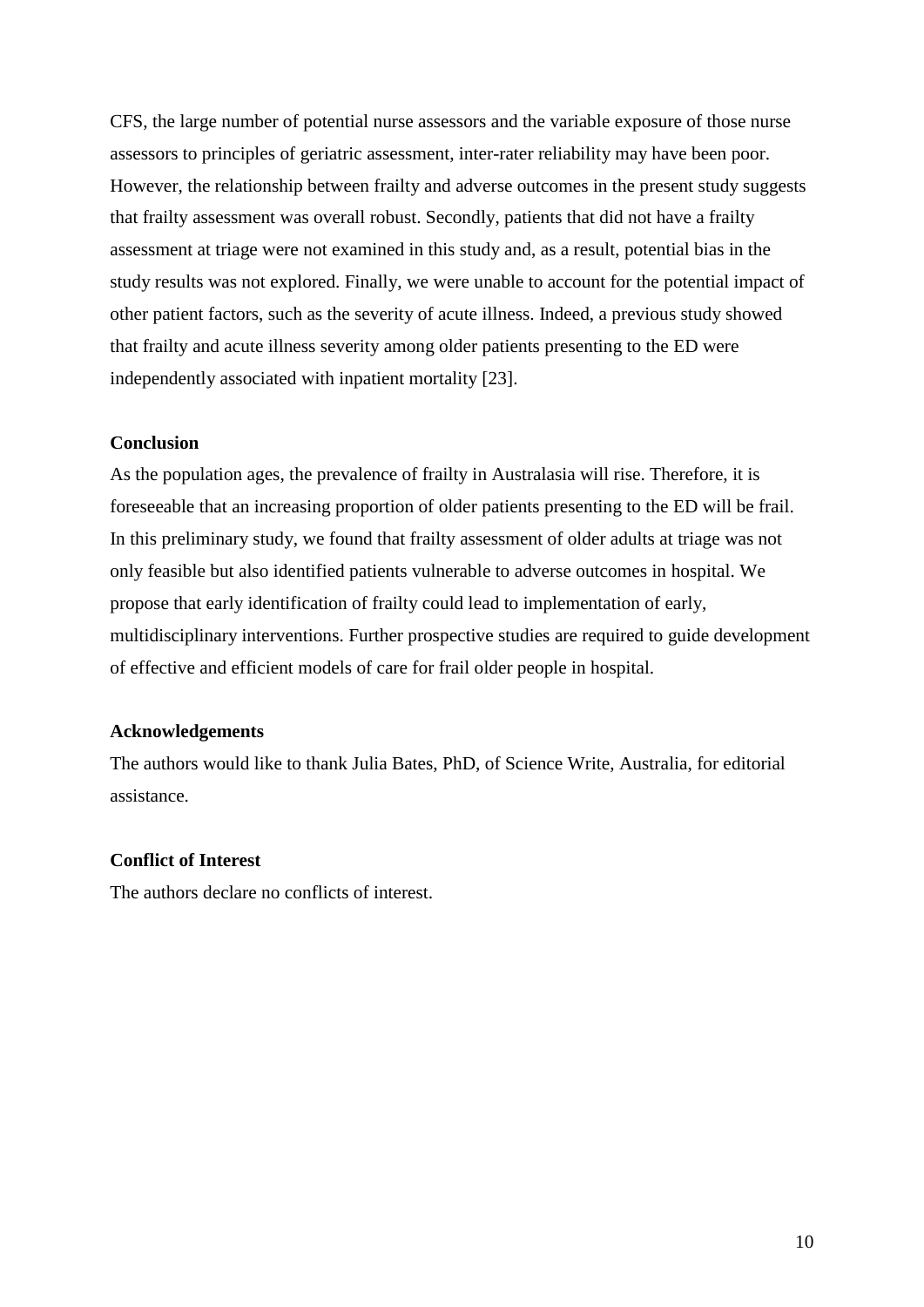# **References**

1. Australian Institute of Health and Welfare. Emergency department care 2015–16: Australian hospital statistics. 2016. [http://www.aihw.gov.au/reports/hospitals/emergency](http://www.aihw.gov.au/reports/hospitals/emergency-department-care-ahs-2015-16/contents/table-of-contents)[department-care-ahs-2015-16/contents/table-of-contents.](http://www.aihw.gov.au/reports/hospitals/emergency-department-care-ahs-2015-16/contents/table-of-contents) Last accessed: June, 2018

2. McPake B, Mahal A. Addressing the Needs of an Aging Population in the Health System: The Australian Case. *Health Systems & Reform*. 2017; 3: 236-47.

3. Fried LP, Tangen CM, Walston J, et al. Frailty in older adults: evidence for a phenotype. *J Gerontol A Biol Sci Med Sci*. 2001; 56: M146-56.

4. Rockwood K, Song X, MacKnight C, et al. A global clinical measure of fitness and frailty in elderly people. *CMAJ*. 2005; 173: 489-95.

5. Basic D, Shanley C. Frailty in an older inpatient population: using the clinical frailty scale to predict patient outcomes. *J Aging Health*. 2015; 27: 670-85.

6. Brousseau AA, Dent E, Hubbard R, et al. Identification of older adults with frailty in the Emergency Department using a frailty index: results from a multinational study. *Age Ageing*. 2018; 47: 242-8.

7. Buckinx F, Rolland Y, Reginster JY, Ricour C, Petermans J, Bruyere O. Burden of frailty in the elderly population: perspectives for a public health challenge. *Arch Public Health*. 2015; 73: 19.

8. Chang SF, Lin PL. Frail phenotype and mortality prediction: a systematic review and meta-analysis of prospective cohort studies. *Int J Nurs Stud*. 2015; 52: 1362-74.

9. Clegg A, Young J, Iliffe S, Rikkert MO, Rockwood K. Frailty in elderly people. *Lancet*. 2013; 381: 752-62.

10. Collard RM, Boter H, Schoevers RA, Oude Voshaar RC. Prevalence of frailty in community-dwelling older persons: a systematic review. *J Am Geriatr Soc*. 2012; 60: 1487- 92.

11. Dent E, Chapman I, Howell S, Piantadosi C, Visvanathan R. Frailty and functional decline indices predict poor outcomes in hospitalised older people. *Age Ageing*. 2014; 43: 477-84.

12. Dent E, Kowal P, Hoogendijk EO. Frailty measurement in research and clinical practice: A review. *Eur J Intern Med*. 2016; 31: 3-10.

13. Juma S, Taabazuing MM, Montero-Odasso M. Clinical Frailty Scale in an Acute Medicine Unit: a Simple Tool That Predicts Length of Stay. *Can Geriatr J*. 2016; 19: 34-9.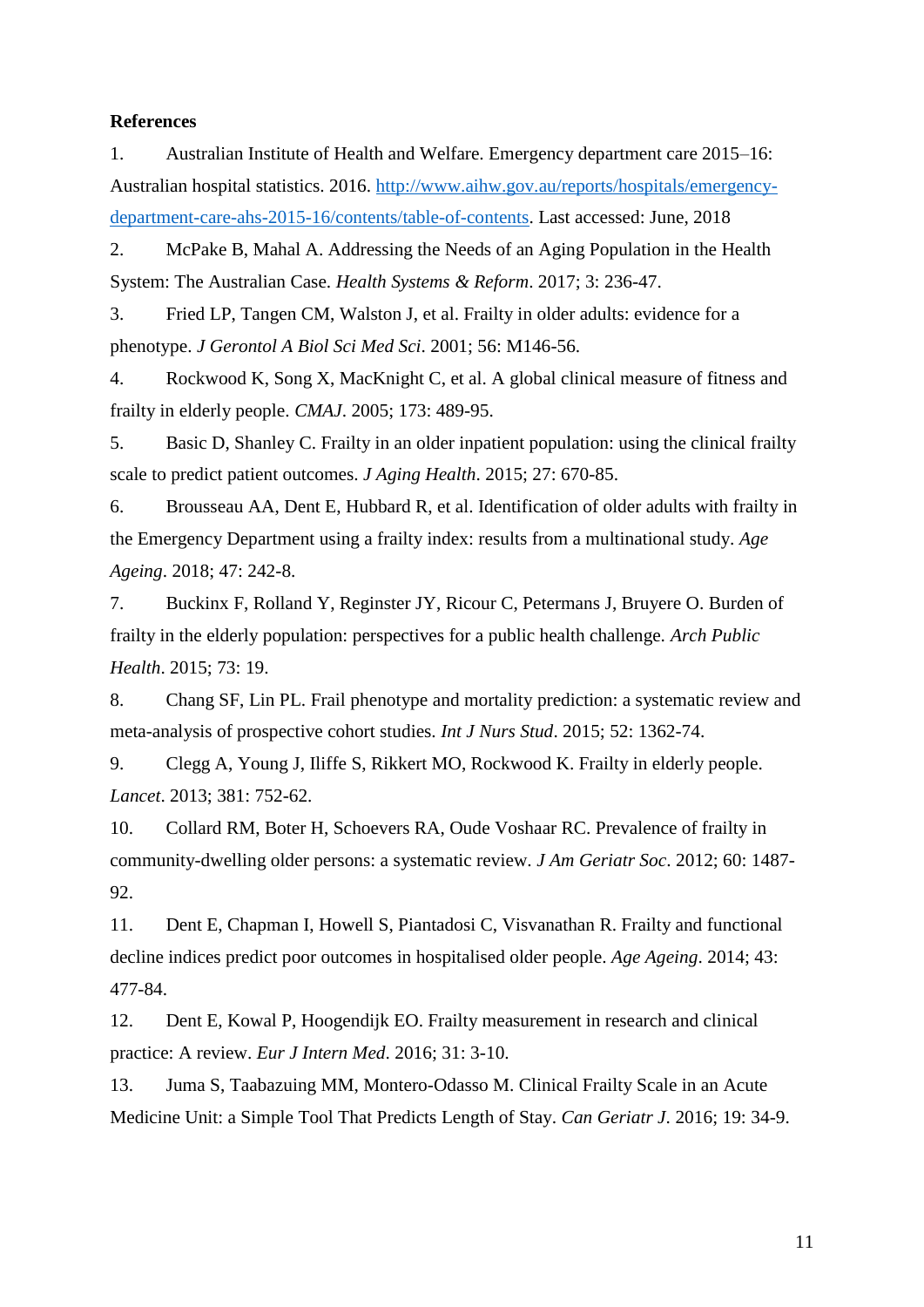14. Dwyer R, Stoelwinder J, Gabbe B, Lowthian J. Unplanned Transfer to Emergency Departments for Frail Elderly Residents of Aged Care Facilities: A Review of Patient and Organizational Factors. *J Am Med Dir Assoc*. 2015; 16: 551-62.

15. Kansagara D, Englander H, Salanitro A, et al. Risk prediction models for hospital readmission: a systematic review. *JAMA*. 2011; 306: 1688-98.

16. Wou F, Gladman JR, Bradshaw L, Franklin M, Edmans J, Conroy SP. The predictive properties of frailty-rating scales in the acute medical unit. *Age Ageing*. 2013; 42: 776-81.

17. Mitnitski AB, Mogilner AJ, Rockwood K. Accumulation of deficits as a proxy measure of aging. *ScientificWorldJournal*. 2001; 1: 323-36.

18. Ritt M, Schwarz C, Kronawitter V, et al. Analysis of Rockwood et Al's Clinical Frailty Scale and Fried et Al's Frailty Phenotype as Predictors of Mortality and Other Clinical Outcomes in Older Patients Who Were Admitted to a Geriatric Ward. *J Nutr Health Aging*. 2015; 19: 1043-8.

19. de Vries NM, Staal JB, van Ravensberg CD, Hobbelen JS, Olde Rikkert MG, Nijhuisvan der Sanden MW. Outcome instruments to measure frailty: a systematic review. *Ageing Res Rev*. 2011; 10: 104-14.

20. Elliott A, Phelps K, Regen E, Conroy SP. Identifying frailty in the Emergency Department-feasibility study. *Age Ageing*. 2017; 46: 840-5.

21. Martocchia A, Frugoni P, Indiano I, et al. Screening of frailty in elderly patients with disability by the means of Marigliano-Cacciafesta polypathology scale (MCPS) and Canadian Study of Health and Aging (CSHA) scales. *Arch Gerontol Geriatr*. 2013; 56: 339-42.

22. Islam A, Muir-Hunter SW, Speechley M, Montero-Odasso M. Facilitating Frailty Identification: Comparison of Two Methods among Community-Dwelling Order Adults. *J Frailty Aging*. 2014; 3: 216-21.

23. Romero-Ortuno R, Wallis S, Biram R, Keevil V. Clinical frailty adds to acute illness severity in predicting mortality in hospitalized older adults: An observational study. *Eur J Intern Med*. 2016; 35: 24-34.

24. Theou O, Squires E, Mallery K, et al. What do we know about frailty in the acute care setting? A scoping review. *BMC Geriatr*. 2018; 18: 139.

25. Carpenter CR, Shelton E, Fowler S, et al. Risk factors and screening instruments to predict adverse outcomes for undifferentiated older emergency department patients: a systematic review and meta-analysis. *Acad Emerg Med*. 2015; 22: 1-21.